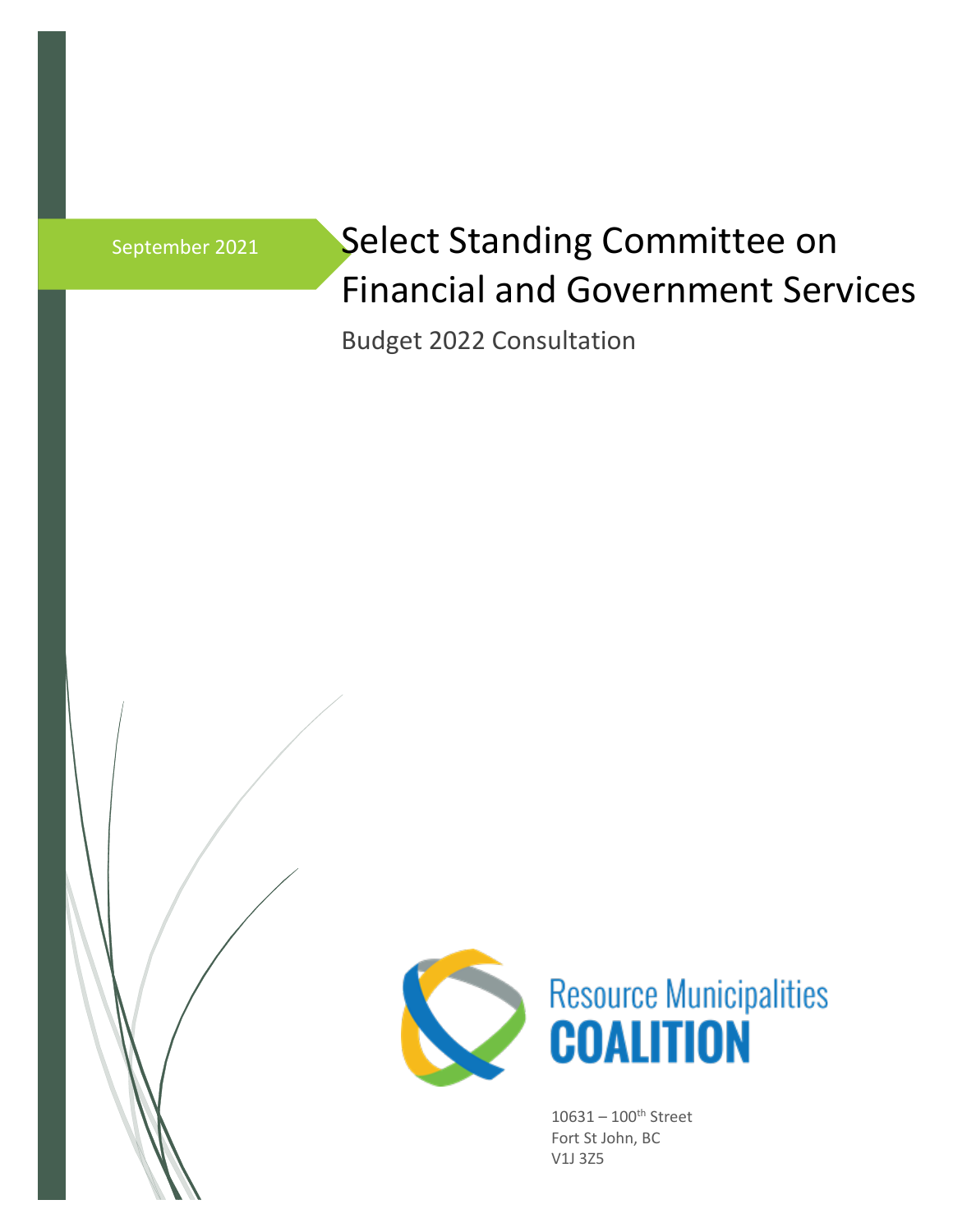

Intentionally Blank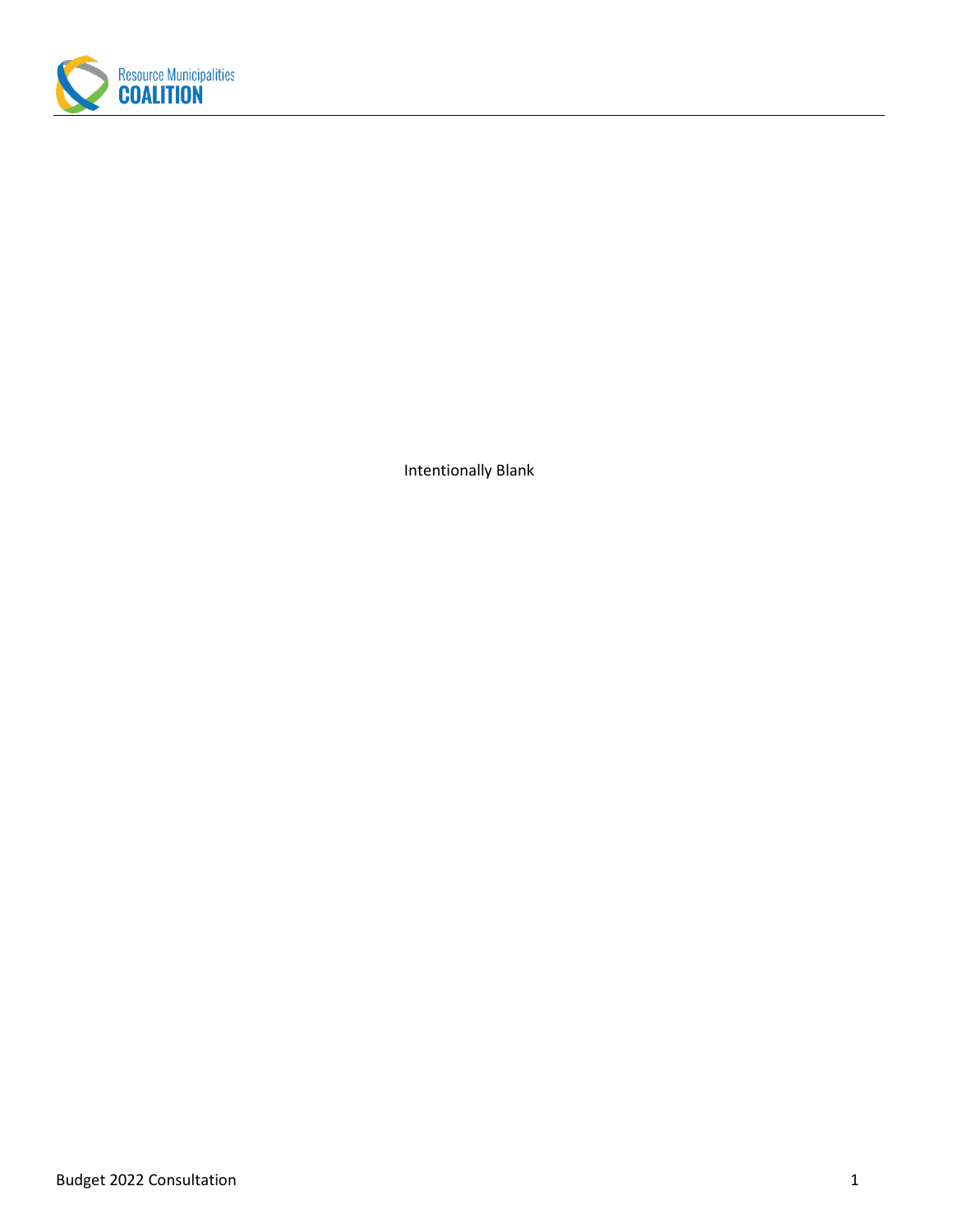

# *Moving Ahead Together*

As we look forward to 2022 - we look to an improved economic future that demonstrates and supports the world leadership of British Columbia in responsible and sustainable resource development that drives economic prosperity for communities and British Columbians, while supporting the initiatives of reducing the impacts of climate change.

British Columbia has seen a solid rebound in 2021, with forecasted growth of 5.8% in GDP, followed by an optimism of 4.8% growth in 2022. Resource-based exports and capital invested in large construction projects has reduced the impacts of the economic downturn of 2020 and have set the stage for a solid rebound within the economy.

By recognizing the importance of resource-based exports and by government supporting this sector we will further ensure sustainable growth in 2022 and beyond. The resource-base sector contributes roughly \$58.7 Billion in revenue to the province (2019-20) and has a spinoff impact of .93 jobs throughout British Columbia for every 100 jobs within the sector<sup>A</sup>, verses a .66 spinoff for the rest of British Columbia.

With employers facing hiring challenges in many sectors throughout the province, government policy needs to align with attracting and retaining skilled and non-skilled labour. Likewise, Budget 2022 needs to provide the financial resources to support initiatives that encourage a growing economy.

The Resource Municipalities Coalition offers recommendations that we feel support the provincial economy while supporting regional growth and opportunities.

- Health Care for British Columbia by addressing the challenges of recruitment and retention for nurses within rural and remote communities of British Columbia,
- Transportation and Infrastructure that Encourages Economic Growth by recognizing the significance of multiple project consultation simultaneously, and
- Improving Competitiveness for British Columbians through amendments to PST legislation.

Representing municipalities and organizations in a region that occupies 24% of the provincial land mass with 1.5% of the population and contributes 8.7% of the provincial exports, we feel our recommendations support the mandates of putting people first and building a strong economy that works for everyone.

\_\_\_\_\_\_\_\_\_\_\_\_\_\_\_\_\_\_\_\_\_\_\_\_\_\_

A 2021 Northeast BC Exports and Provincial Revenue Report, Resource Municipalities Coalition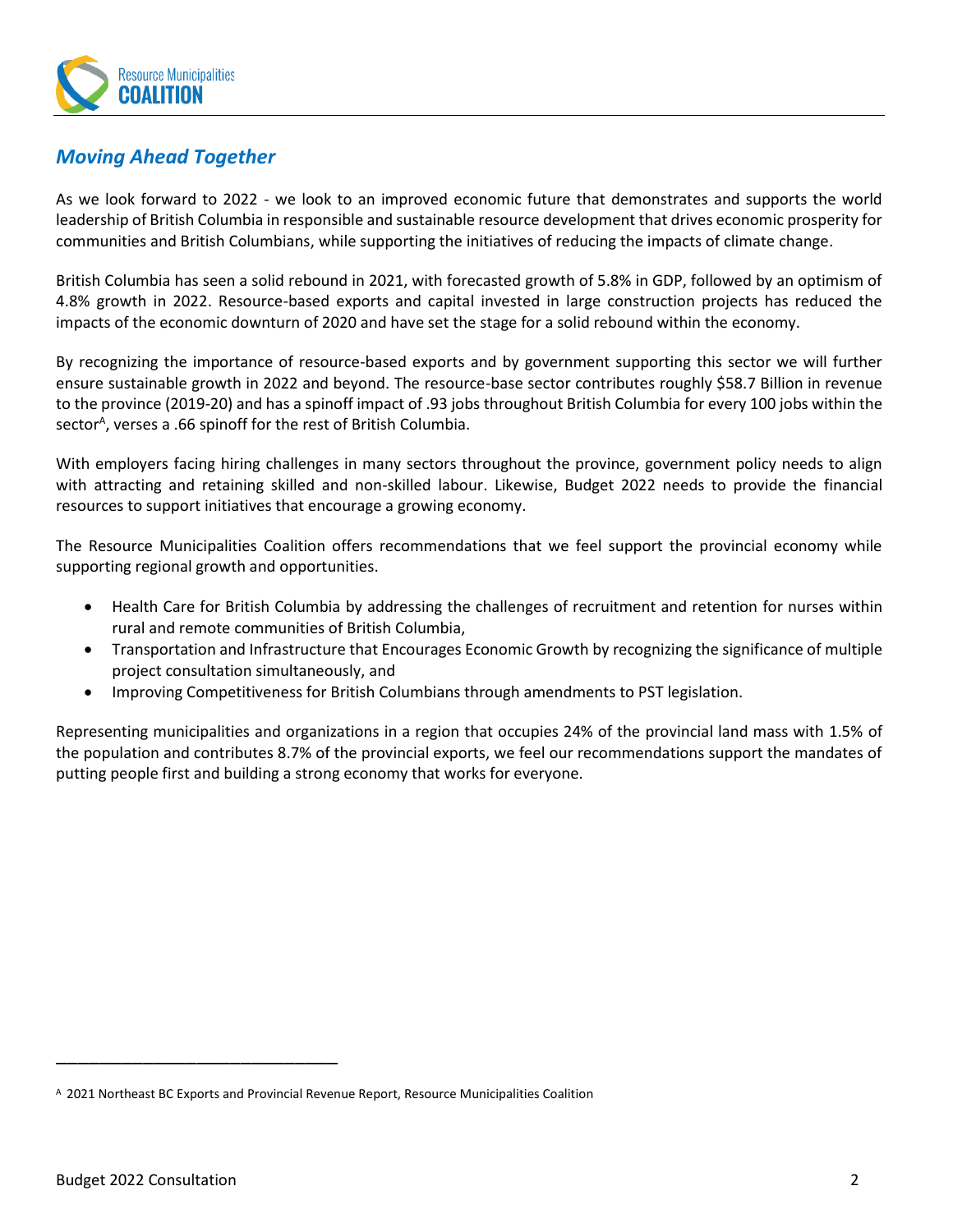

# *Who We Are*

The Resource Municipalities Coalition (RMC) is a collaborative initiative of the Northern Rockies Regional Municipality, City of Fort St John, District of Taylor, District of Tumbler Ridge, and the District of Mackenzie. The shared objective of the RMC is to promote responsible resource development as it should sustain communities by addressing impacts on ecosystems as well as cumulative impacts to a healthy natural environment, and to citizens by ensuring the provision of effective social services that improve quality of life while building a sustainable future.

## *Sustaining Members*



## *Our Mission*

*"To be a constructive part of creating a more equitable and inclusive society protecting and enhancing sustainable development of resource communities and provide high quality of life to citizens through the provision of services that ensure safety, education, health, economic vitality and a healthy natural environment and mutually respectful relationship with First Nations."*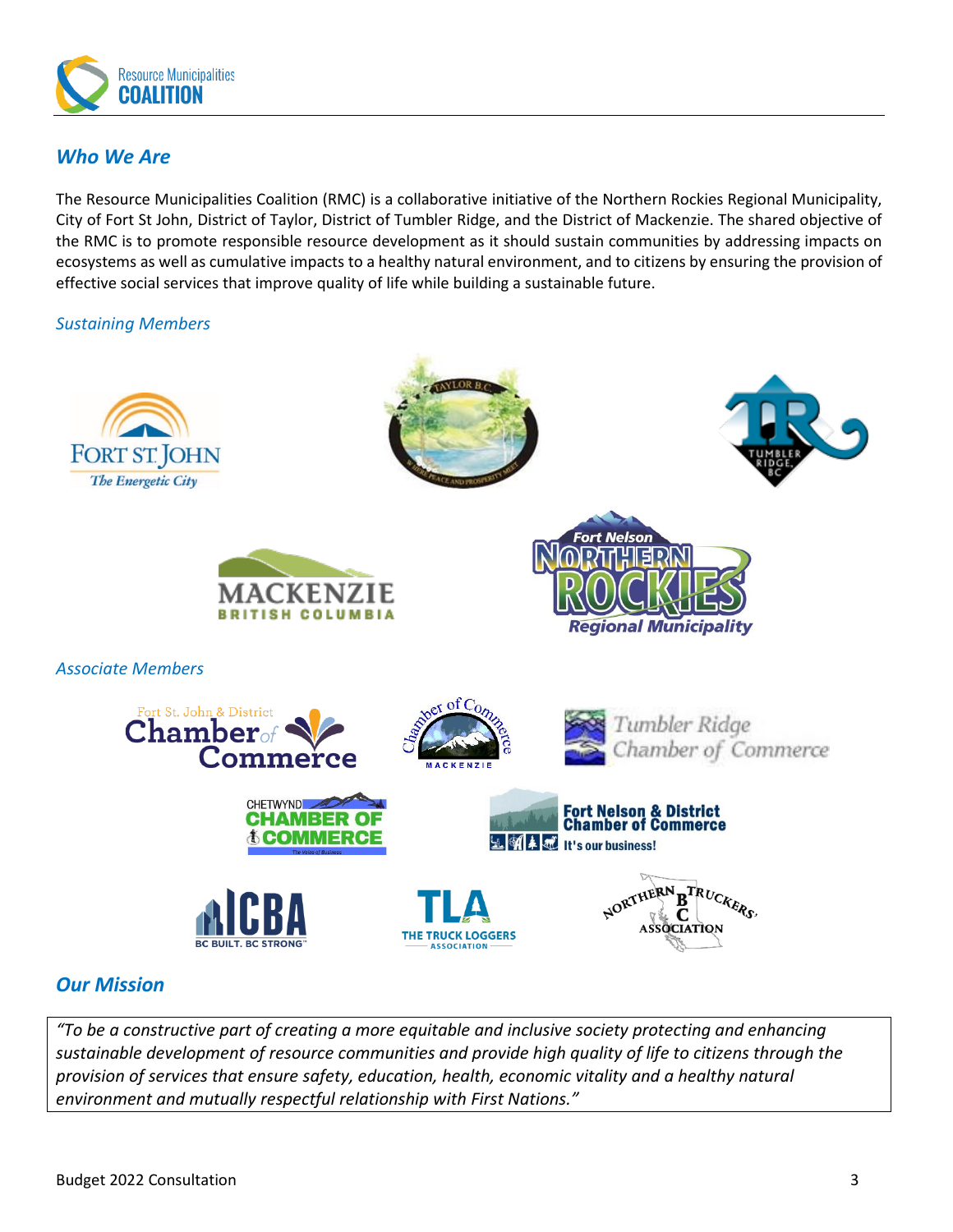

## *Our Purpose*

The RMC is a strategic partnership of communities, business associations and service sector associations that are focused on all aspects of resource development.

As a unified voice for regional districts, municipal governments and Indigenous governments, business and communities on responsible resource development, the RMC works to ensure resource communities, and businesses are involved and engaged in resource development decisions that impact them directly or indirectly.

From a regional perspective, and whenever able, the RMC will work to prepare and maintain economic planning models to assist in researching and analyzing economic impacts of resource development on resource communities.

Likewise, the RMC will work to represent the collective interest of its members in provincial or federal planning processes for delivery of services and infrastructure including health, education, transportation, policing and other provincial or federal initiatives.

The RMC will work to represent its members interests in pertinent project reviews and approval processes as part of collaboration with federal and provincial governments, and industry to promote responsible resource development.

## *Our Advocacy*

#### • **Protection and Enhancement of Resource Communities**

*Support continued development of communities as permanent, sustainable, and vibrant centers that support agriculture, forestry, mining, tourism and oil and gas.*

#### • **Mitigate Impacts**

*Ensuring that economic, social, community and financial impacts of resource growth are fully mitigated and compensated by government and industry.*

#### • **Maximization Local Content and Increased Residency**

*Working to ensure local content of goods and services are considered as is local residency of the workforce, as an important consideration in decisions to grant social license to industry while reflecting industry needs in recruitment and retention.*

#### • **Engagement in Resource and Infrastructure Development**

*Advocate that resource communities be involved and consulted in all resource development decisions that directly or indirectly affect their interests.*

#### • **Promote and Extending Funding Agreements**

*Working with government to ensure agreements are protected and extended to ensure adequate tax base or revenue support addresses the financial impacts on resource communities.*

#### • **Protection of Environment**

*Working with industry and all levels of government to ensure that resource development takes place in a manner that protects the natural environment and the safety and health of residents.*

#### • **Collaboration and Partnerships with First Nations**

*Working to sustain and further develop relationships with First Nations to help address issues of mutual concern related to future resource development.*

## • **Support Investment to Expand Municipal Services and Infrastructure**

*Ensuring that the Provincial Government makes timely investments in the expansion of provincial services and infrastructure within resource communities.*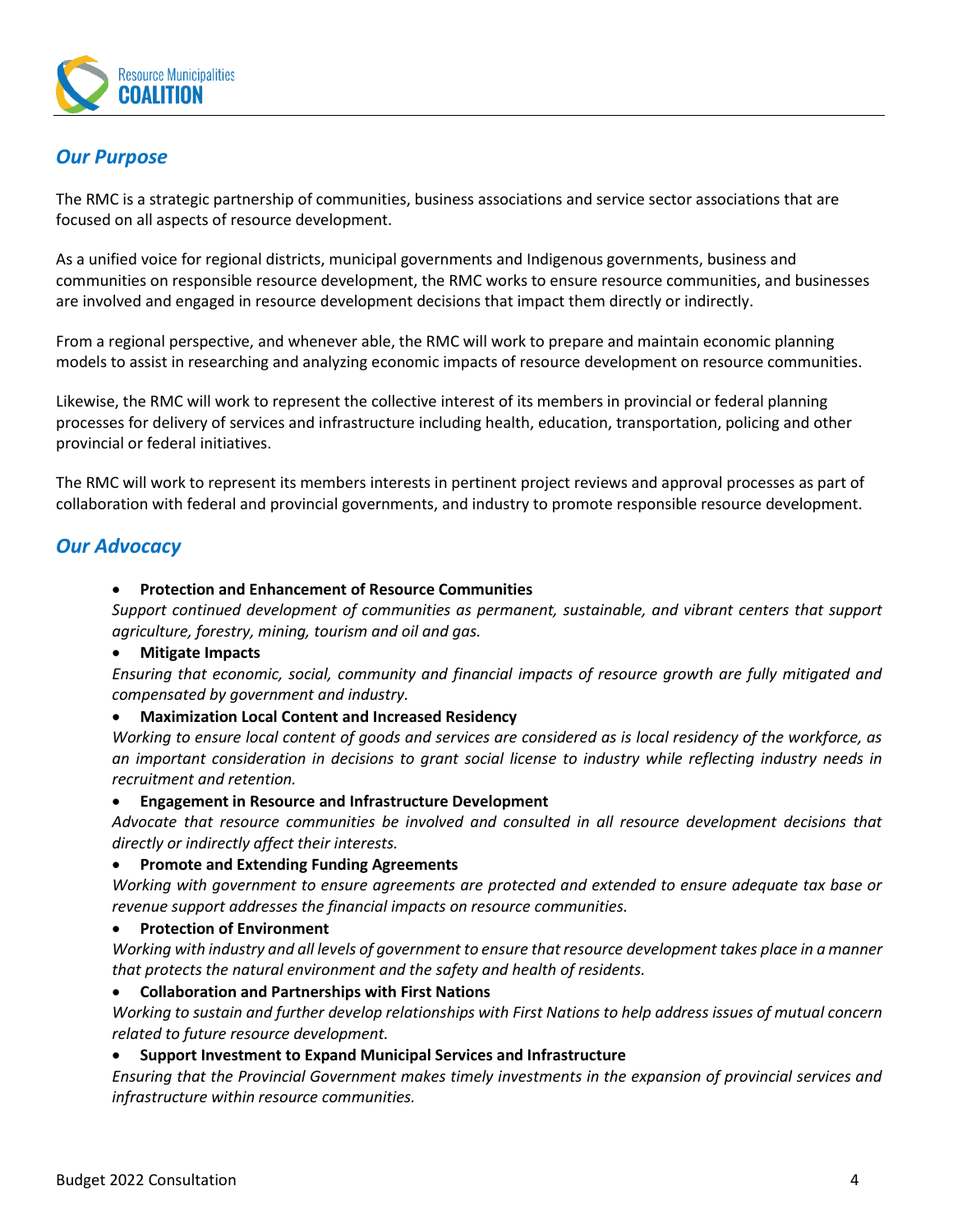

# *Health Care for British Columbians Considerations*

In support of our regional health care professionals, the Resource Municipalities Coalition encourages the Province of British Columbia to improve the following, so that it may attract and retain health care professionals in rural and remote communities:

- Optimize RN and NP scope of practice Nurses who are able to optimize their scope can positively impact the health outcomes of British Columbians through increased access to care. However, many rural and remote nurses across B.C. find themselves unable to provide the care they are educated to deliver, despite their ability, knowledge, and skills. This is a result of barriers in optimizing scope including limited resources and supports offered when compared to their urban counterparts. In order to be able to respond to the changing population health needs, be flexible and innovative, and provide care closer to home, nurses need to be supported to utilize their full scope.
	- o Recognize the role and practice context of rural and remote nurses, 'expert generalists', and provide continuous funding and locum support for on-going accessible post-graduate rural and remote education and training for practicing nurses.
	- o Financially support and work with Northern Health to provide rurally relevant, responsive supports in practice settings to enable nurses to enact full scope of practice.
	- $\circ$  Develop and build structures and policy that optimizes nurses' use of technology in order to enhance the consultation, delivery, and referral practices of rural and remote nurses.
- Enhancing rural and remote RN education, continuing education, and professional development Rural and remote nurses are often required to have a skill set that is much broader compared to their urban counterparts. However, there are many difficulties in ensuring that nurses who are required to practice as 'expert-generalists' have the education, skills, and support to care for changing needs of the population. The Nurses and Nurse Practitioners of BC noted in their report of 2018, that only 10% of nurses working in this environment held a rural and/or remote certificate.
	- o Conduct a third-party review that will assess current and future entry to practice expectations and requirements of rural and remotes nurses; and the educational models required to support competent practice.
	- $\circ$  Provide funding to increase access to rural and remote education, including certified practice education for registered nurses.
	- o Ensure that rural and remote certified practice education aligns with current, and futures needs of rural and remote communities.
	- o Partner with nursing organizations and Northern Health to establish strategy that enables rural and remote nurses to complete continuing education while ensuring staffing needs and patient care is maintained.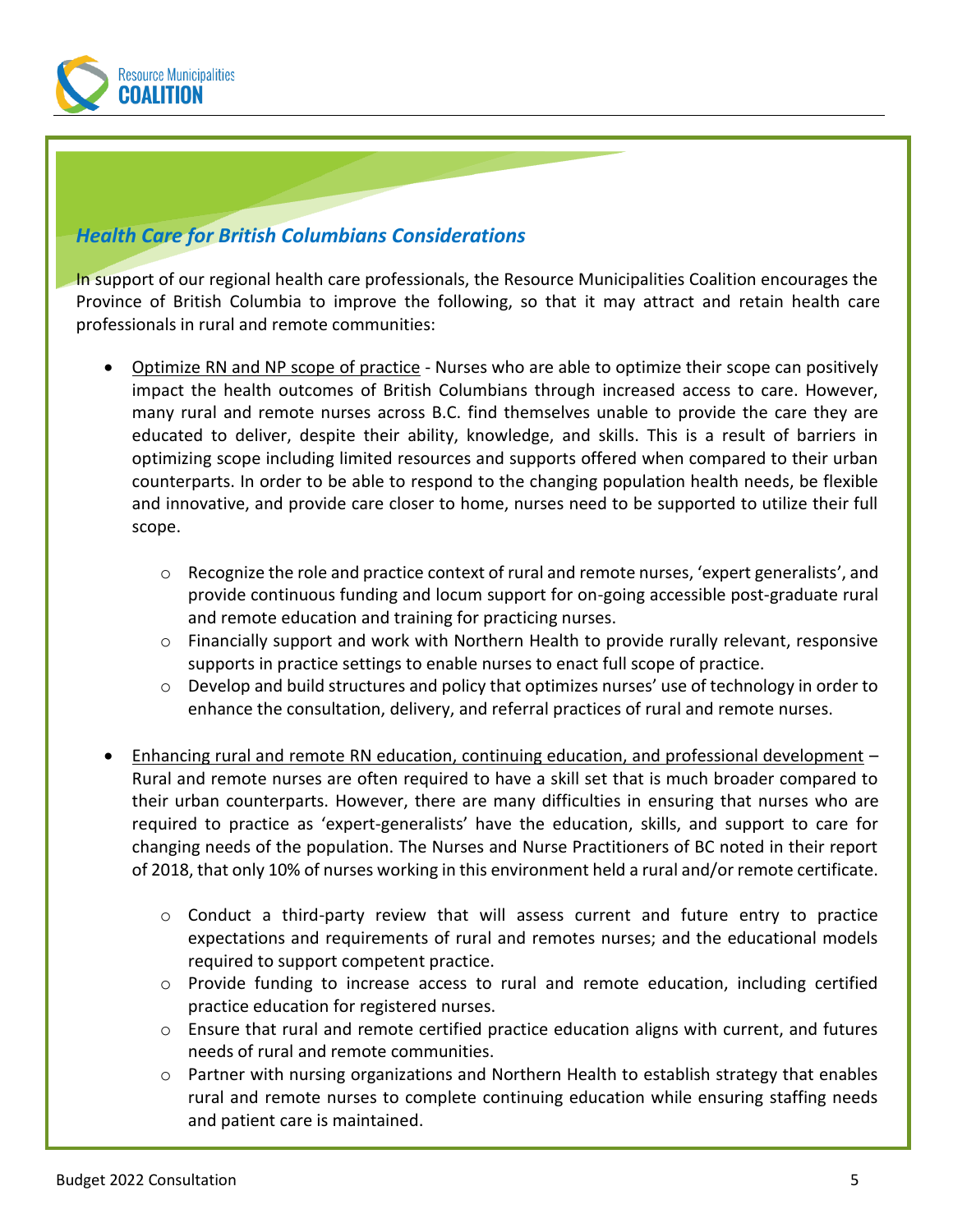

# *Health Care for British Columbians Considerations (cont.)*

- Implementation of an effective human resource plan Nursing shortages, meaning RNs and NPs, have led to unmet patient needs, safety risks, and longer wait times. Likewise, RNs and NPs are working beyond their set hours to keep up with increased workloads, leading to burnout, mental health issues, and possible departure from the profession.
	- o Work with Northern Health and the British Columbia Nurses' Union to develop an effective RN and NP recruitment strategy with clear goals and performance measures that are reflective and relevant to rural and remote nursing practice.
	- $\circ$  Work with Northern Health to ensure recruitment managers receive comprehensive training on recruitment and retention roles and responsibilities. Provide oversight on all aspects of recruitment and hiring practices.
	- o Conduct a third-party audit of Northern Health to ensure the work culture supports retention challenges as they relate to rural and remote communities by implementing other industry incentives that have been proven to help retain staff in challenge geographical locations.

# *Health Care for British Columbians Background*

Health care within most industrialized countries have achieve universal and equitable access to primary health care. While the approach and structure of this important service may vary, primary health care service is the point of first contact with health services and facilitates the entry to the rest of the health care system.

The shared concerns amongst British Columbians reside with maintaining access, quality of care, and prevention of disease as the province works to manage the supply of an adequate level of health care workers. This challenge is amplified by the change in demographics of professionals, as well as the challenges of geographic locations of services.

While some British Columbians may perceive the province as being advanced from a technological perspective, many challenges exist in rural or geographically remote communities, government supports to connect or stabilize the fundamentals of  $21^{st}$  century life in these areas, is critical. These areas have little return on investment for competitive business and therefore, advancement in these regions is solely dependent on government support and initiative. This is further complicate by vote weighting and influence.

Advancement of fundamental health services has become an expectation of British Columbians and its access is a public mandate of the provincial government. So, why, after many studies and commitments by various levels of government, does the issue of equitable access to primary health care still exist?

The answer to this question remains relatively simple, however, the solution is challenging and complicated. During discussion and reviews of previous works, one thing remains clear: recruitment and retention are the drivers of this challenge. Unlocking this challenge is key to overcome the challenges of access, mental health, and end of life care.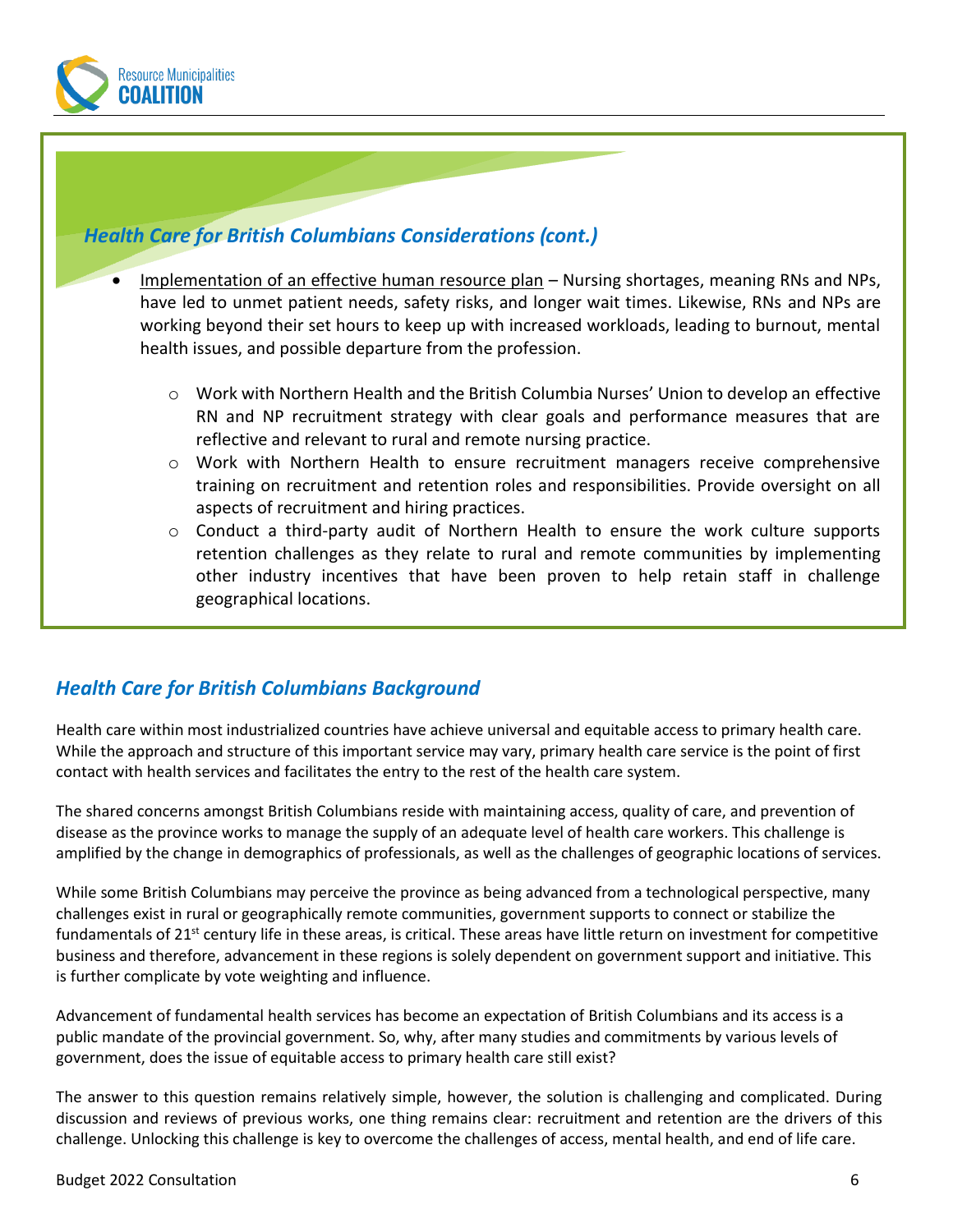

In 2007, the Province of British Columbia developed the Primary Health Care Charter (the Charter) that set out direction, targets, and outcomes to support the creation of a strong, sustainable, accessible, and effective primary health care system for British Columbia.

The completion of the Charter resulted in seven priorities being established:

- 1) Improve access to primary health care.
- 2) Increased access to primary maternity care
- 3) Increased chronic disease prevention.
- 4) Enhanced management of chronic diseases
- 5) Improved coordination and management of co-morbidities
- 6) Improved care for the frail elderly
- 7) Enhance end-of-life care.

These priorities are supported by the following principles and methods that define and reflect the work in and for British Columbia:

- Improving patient health outcomes will drive what we do.
- Patients and families assume the role of partners in their care.
- A population-based approach will ensure inequalities and needs are identified and addressed.
- We will re-orient health services to align with the patients journey through patient-centered integrated health system.
- Family physicians are the cornerstone of primary health care. They are a part of a broader community network and professional team that includes nurse practitioners, public health staff, community nurses, midwives, pharmacists, mental health professionals, clinical counsellors, physiotherapists, chiropractors, home and community care workers, dietitians, specialists, and many other health professionals and non-government organizations who work as a team with patients and their extended families.
- Patients should receive accessible, appropriate, efficient, effective, safe quality care at the right time in the right setting by the right provider.
- Patients and their clinicians must receive key information to make informed decisions at the point of care, and decisions support also must be available for managing patient populations.
- We will implement the Expanded Chronic Care Modelthrough structured collaborative approaches because this model has derived the best results in clinical improvement and system change in BC.

The Charter outlines ambitious priorities and while the supporting principles are there to provide direction and advice on the engagement of the priorities, the key influence on success of the priorities is missed. Recruitment and retention are the foundations of a strong, effective, and efficient health care system.

The RMC recognizes the complexity of recruiting and retaining qualified health care professionals to rural and remote communities, as these communities compete with the attraction of urban centers to young progressive professionals. This challenge is further supported by a report from the International Energy Agency, *"Empowering Cities for a Net Zero Future: Unlocking resilient, smart, sustainable urban energy systems"* July 2021, in which they forecast that by 2050 - 70% of the global population will live within cities. This forecast further emphasises the challenge faced by Northern Health to recruit and retain health care professionals within its region.

Northern Health's region consists of  $2/3^{rd}$  of the province of British Columbia and is mostly made of rural and remote communities and as noted in the Auditor Generals report of February 2018, "*An Independent Audit of the Recruitment*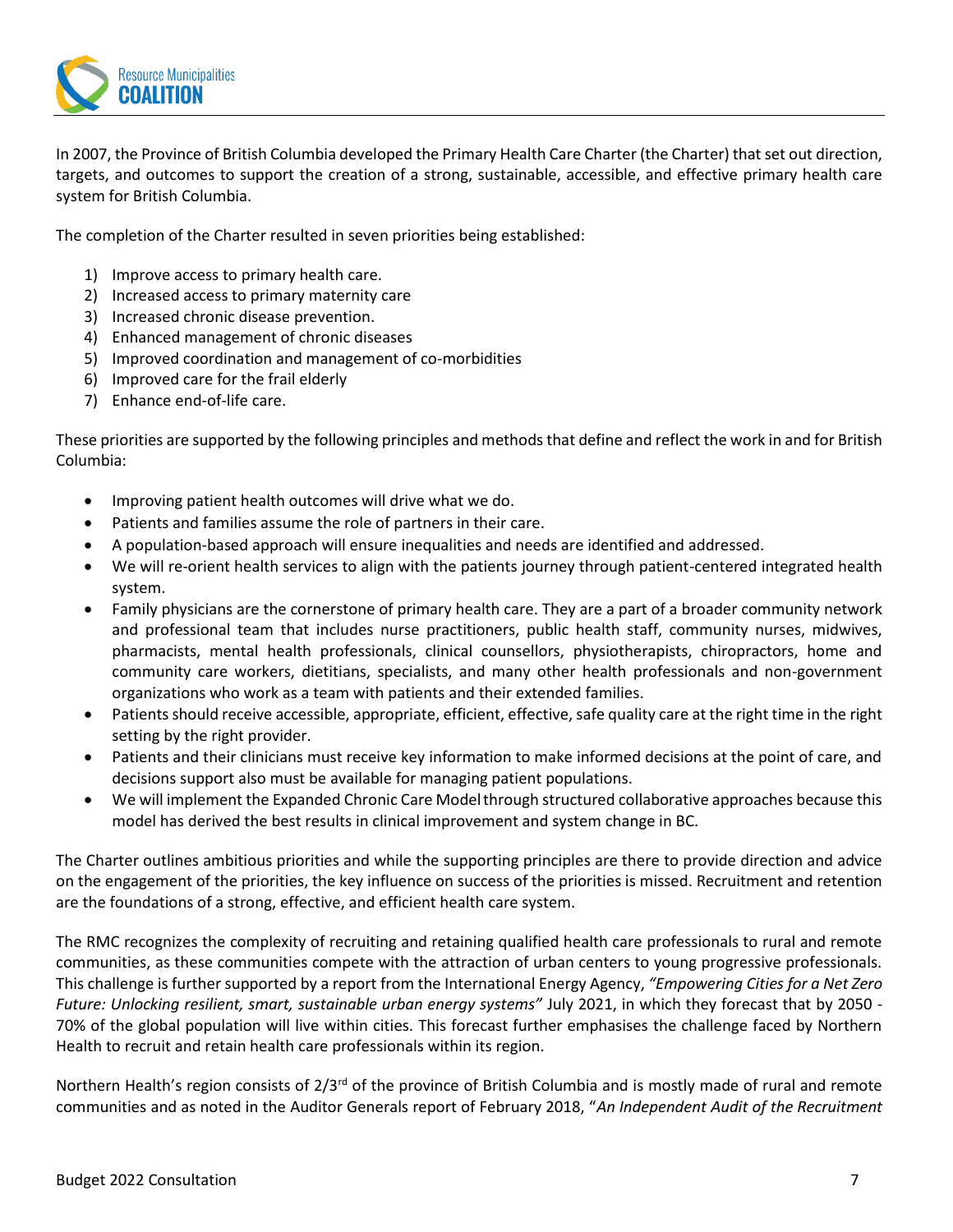

*and Retention of Rural and Remote Nurses in Northern BC",* more than 25% of Nurse Practitioners positions in rural and remote communities were vacant. Likewise, it noted that 15% of Registered Nursing positions were vacant as well.

This data does not reflect current retention issues within the Northern Health region, nor does it reflect the impact of a global pandemic, and while we recognize the challenges and burdens that the pandemic has placed on the provincial government, it must be recognized that these challenges and burdens are shared by all British Columbians and now, more than ever, British Columbians need their health care system to function effectively and efficiently.

Noted within the Nurses and Nurse Practitioners of British Columbia report of July 2018, "Enhancing Rural and Remote Nursing Practices for a Healthier BC", nurses working in rural and remote parts of the province often take on different roles than those working in urban centers. They can often find themselves as the only person on shift and presented with complex situations that they must resolve without the assistance of another health care professional and frequently without adequate resources, human or otherwise, to support their complex role.

While telehealth supports are appreciated, often the support needed are the physical presence of another health professional to assist in the physical activity of patient care, which would support improving patient health outcomes.

While the province transitions to recover from a deflated economy due to the pandemic, it must recognize the further strain to nurse shortages imposed by the pandemic on its health care workers. As recently reported by the CBC, "nurses are overwhelmed by the impacts of a pandemic and wildfires, nurses are considering leaving the profession because of the impact to their mental health." This article was based on a community of 90,000+ residents, where access to urban amenities is greater than rural or remote communities in the Northern Health region. The impacts on rural and remote communities are demonstrated with hospital or medical centre closures within the Northern Health region, forcing residents of a 12,000+ community to travel hours for emergency health care, decreasing timely access to health care.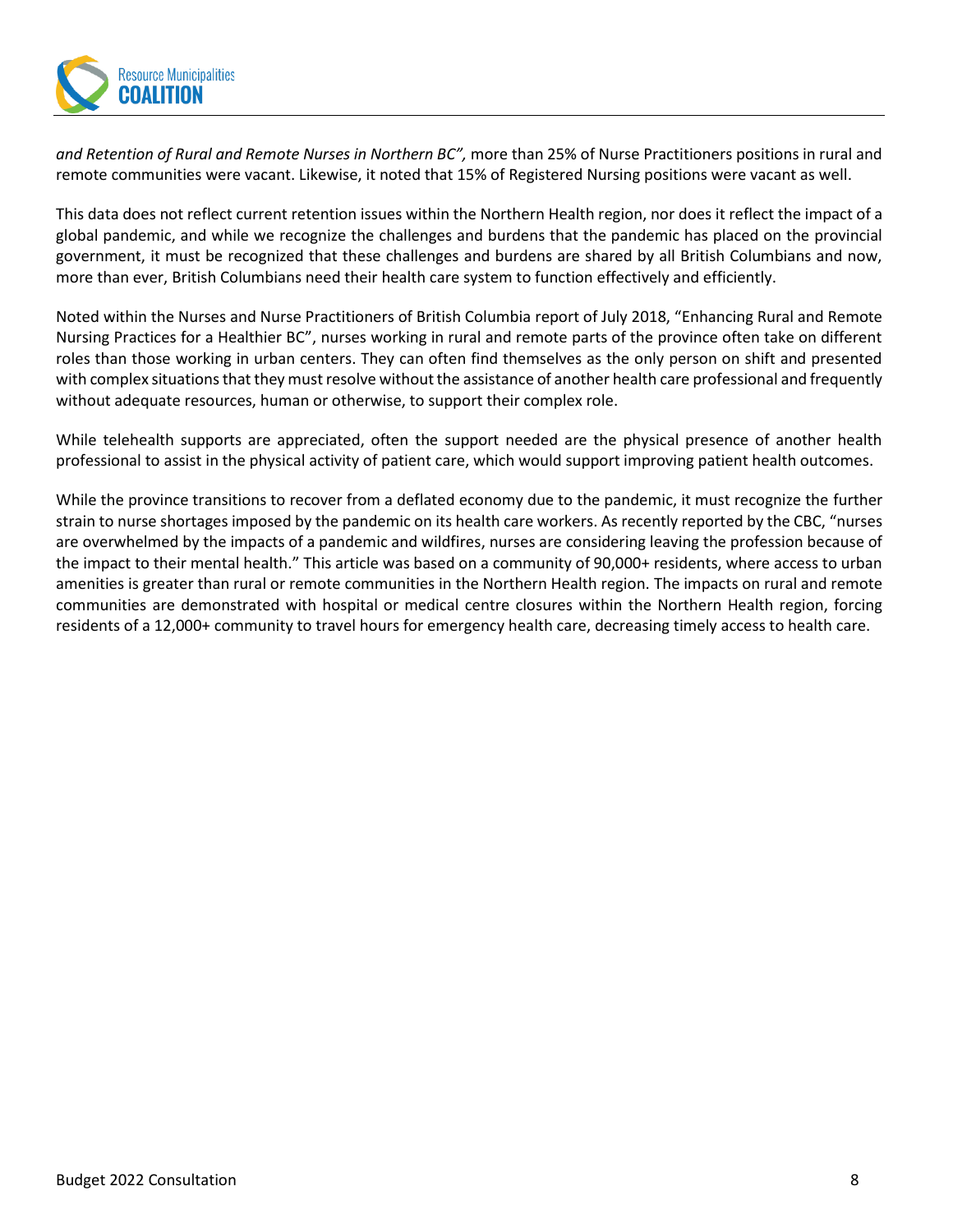

# *Transportation and Infrastructure that Encourages Economic Growth Considerations*

In support of effective transportation networks in northeast BC, the Resource Municipalities Coalition encourages the Province of British Columbia to consider the following:

- Merging of projects to improve transportation network While recognizing the economic benefits of road infrastructure in supporting our provincial and regional economies, we must also recognize that these same roads that transport goods and services, are the roads that connect British Columbians to neighboring communities, provide access to education, access to health care, and improve the quality of life for all British Columbians.
	- $\circ$  Recognize the link between the South Taylor Hill and the Taylor Bridge and seek input from the Bridge User Group for the Taylor Bridge to help guide the Ministry in the development of long-term solution to the South Taylor Hill.
	- $\circ$  Likewise, during public engagement through Open Houses, engage with residents on the impacts of the South Taylor Hill so that, the Ministry may understand the connectivity between these two critical projects impacting northeast BC.

## *Transportation and Infrastructure that Encourages Economic Growth Background*

The Ministry of Transportation and Infrastructure's responsibility is to lead planning initiatives to address infrastructure needs of rural and urban British Columbia under the government's comprehensive infrastructure plan to build a Better BC.

In building a Better BC, the RMC recognizes the use of multiple tools that support highway planning, such as a Corridor Management Plan and a System Level Performance Analysis, both of which support the development of a business case for investment into capital funding that support infrastructure improvement and replacement.

The investment into infrastructure projects like the replacement of the Taylor Bridge, realignment of the South Taylor Hill and the widening of Highway 97 from the Alberta border to Fort St John improves highway safety, provides long lasting employment and training opportunities for youth within the region, and meet the first Performance Planning goal (*Invest in rural and urban infrastructure improvements that build a strong, sustainable economy*) of the 2020/21 – 2022/23 Service Plan, published February 2020 by the Ministry of Transportation<sup>1</sup>.

The RMC is encouraged to see that engineering work has begun on the Taylor Bridge as this bridge is a critical link between Northeast BC and the rest of the province. Averaging 7,500 + vehicles a day with 30+% being large commercial vehicles, and has been sited by Scott Maxwell in May 2015, "*its' the link with the rest of the province – northern Alberta even."*

<sup>1</sup> 2020/21 – 2022/23 Service Plan, Ministry of Transportation, and Infrastructure – February 2020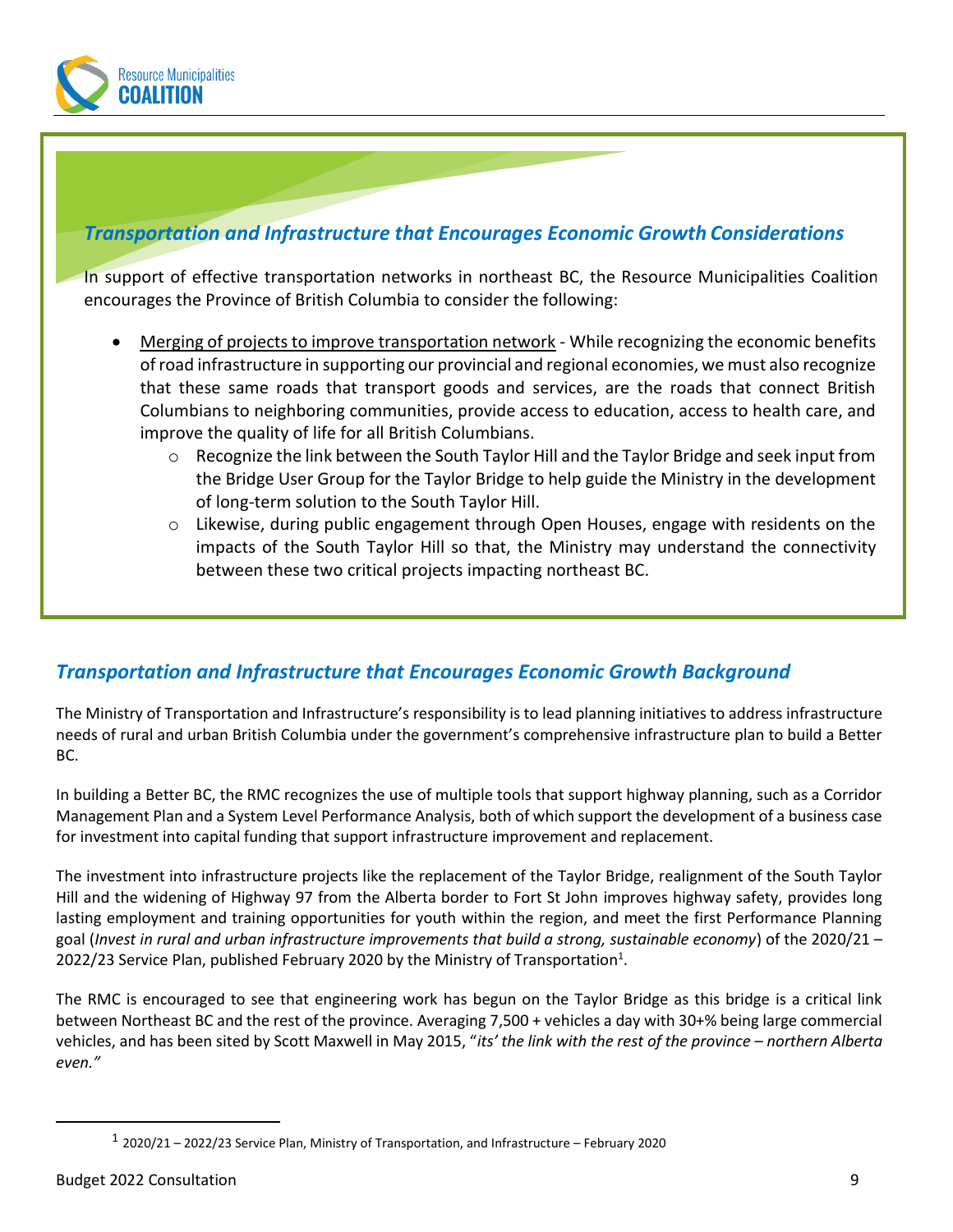

While recognizing the economic benefits of road infrastructure in supporting our provincial and regional economies, we must also recognize that these same roads that transport goods and services, are the roads that connect British Columbians to neighboring communities, provide access to education, access to health care, and improve the quality of life for all British Columbians.

## *Taylor Bridge*

Communities of the north often are faced with one major corridor of transportation that is negatively impacted by infrastructure age, increased activity, and natural elements such as weather. The cumulative impacts provide further risk to users and continue to degrade the usable life of the infrastructure despite aggressive maintenance programs and risk mitigation strategies. Roadways and bridges are the backbone of moving people and product to market in northern communities, with reduced infrastructure replacement spending, the ability to provide a safe quality of life and improve industries competitiveness diminishes.

While we recognize efforts to improve the maintenance and quality of some infrastructure, the RMC believes that the critical pieces of the northern infrastructure are being swept to the side in favor of more densely populated regions of the province, while traffic increases within the region to support the provincial economy.

When considering the potential impact of major projects, \$45+Billion within northeast BC<sup>2</sup>, the increased activity will negatively impact business's ability to safely transport goods and services to and from the northeast. Compounding this is the life cycle of infrastructure, and at 61 years of age, the Taylor Bridge was constructed in 1960 and has surpassed what is considered a feasible life cycle limits for a bridge of this design.

With the Taylor Bridge connecting southern regions of BC with not only the resource sectors of northeast BC, the bridge is a critical link to the Yukon, Northwest Territiories, and Alaska, therefore, suitable solutions that will reduce economic impacts to the region during replacement of the bridge must be found. Regional growth has negatively impacted the surface integrity of the Taylor Bridge and maintenance has increased to a greater frequency than twice annually. The bridge requires replacement with consideration of future development and growth of the region.

The RMC is encouraged to see that engineering work has begun and that the Province is developing a bridge user group to provide technical input on industrial road use, municipal infrastructure plans, and other options for long-term solutions, while engaging in public engagement through the use of an open house format.

While we recognize the efforts to develop long-term solutions to the replacement of the Taylor Bridge, the RMC encourages the Ministry of Transportation and Infrastructure to prioritise this critical project in support of an effective and efficient transportation network for BC.

<sup>2</sup> Major Project Inventory Q1 2021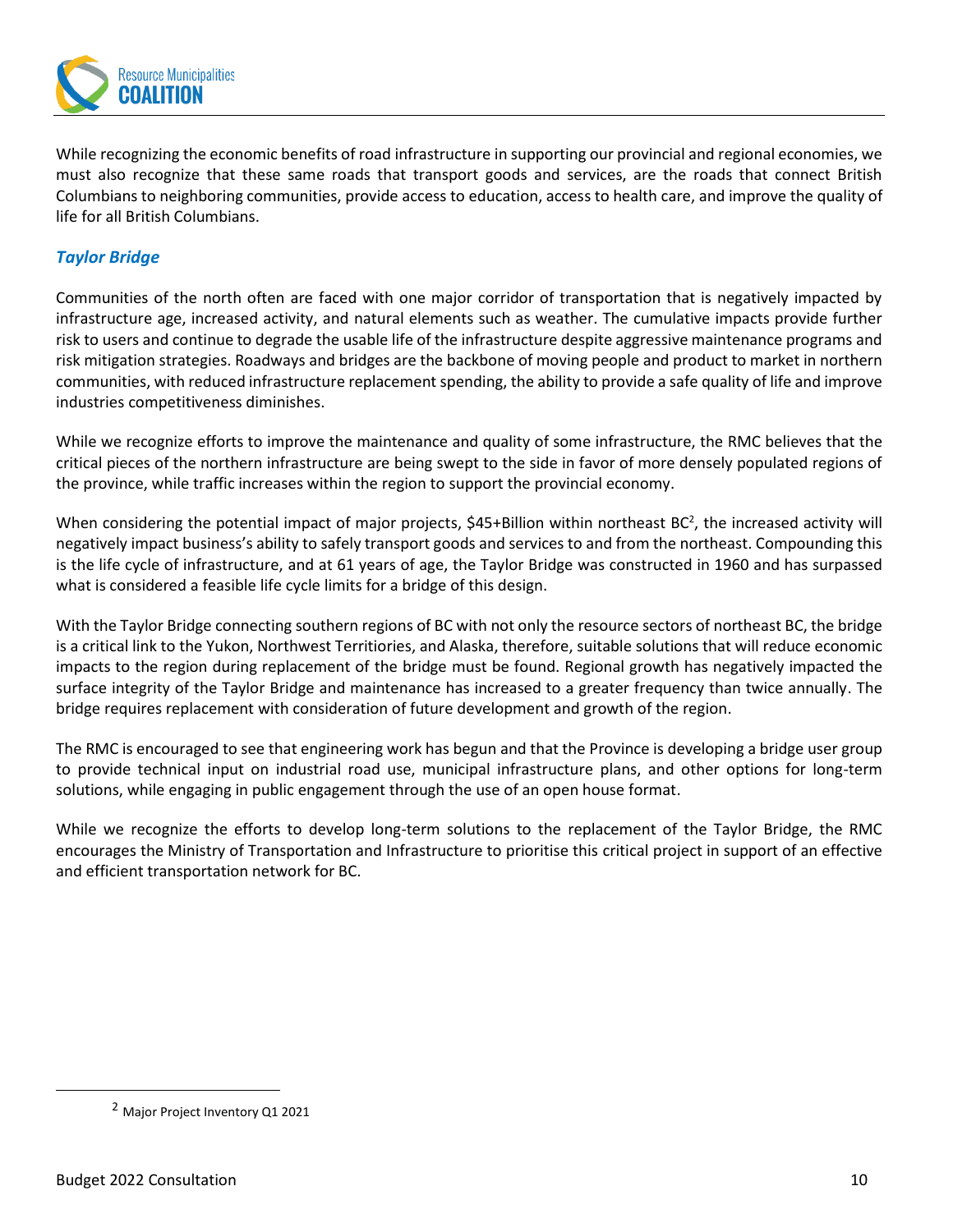

## *South Taylor Hill*

The South Taylor Hill remains one of the busiest corridors in northeast BC, with traffic volumes continuing to rise, the impact of insufficient truck climbing lanes, limited passing lanes and the absence of truck runaway lanes, impacts the safety of this landslide prone section of highway<sup>3</sup>.

Traffic load (weight and quantity) has been identified as being the primary cause of fatigue cracking in asphalt on stable subsurface - asphalt thickness and subgrade structure can also have significant impacts on the usable life of a roadway. In addition, the freeze-thaw cycle contributes to this degradation, seen in surface distress, roughness, and rutting further compounded by landslide tendencies that increase a risk of incident.

Increased industrial activity is anticipated with 47 major projects in Northeast BC – \$45+ billion worth of investment. This activity, in the absence of rail infrastructure, realizes the need for larger, heavier trucks and increased frequency of these trucks on northern roadways, escalating existing hazards identified by municipal and provincial governments for years – slow response or lack of funding to correct these concerns reduces the quality of life for BC residents of the north and creates unnecessary obstacles for industry.

While the RMC applauds some work that has increased passing opportunities, provided safer chain-off areas and improved signage, northern highways like Highway 97, (Fort St John – Fort Nelson) are still ranked as numbers 4 on a list of "The Most Dangerous Highways in BC"<sup>3</sup>, as noted in an article by Hamed Amiri - 604Now.com, 2018.

This coupled with a report from the Provincial Government, "Motor Vehicle Related Fatalities 10-year Statistics for British Columbia 2008 - 2017"<sup>4</sup> identifies aggressive driving and driver error as common factors in police reported crashes in the province.

While the report does not clearly identify these factors as directly related to physical road conditions or the lack of appropriate infrastructure; analysis of all factors including higher commercial traffic rates, heavier loads and deteriorating infrastructure or insufficient traffic control results in driver fatigue and anxiousness resulting in drivers taking unnecessary risks while traveling the highways.

The Highway 97 South Taylor Hill Stabilization Pilot has been completed with no visible signs to the public of continued or additional works being done. While the Taylor Bridge is cited as a critical link over the Peace River, it must be recognized that the South Taylor Hill is equally critical as it feeds traffic across the Taylor Bridge, and therefore, requires the attention of the Ministry of Transportation and Infrastructure to prioritise this critical project in support of an effective and efficient transportation network for BC.

<sup>3</sup> The Most Dangerous Highways in BC" – Hamed Amiri, 604Now.com, December 28, 2018

<sup>4</sup> Motor Vehicle Related Fatalities 10-Year Statistics for British Columbia, 2008 – 2017, Policy and Strategic Initiatives Branch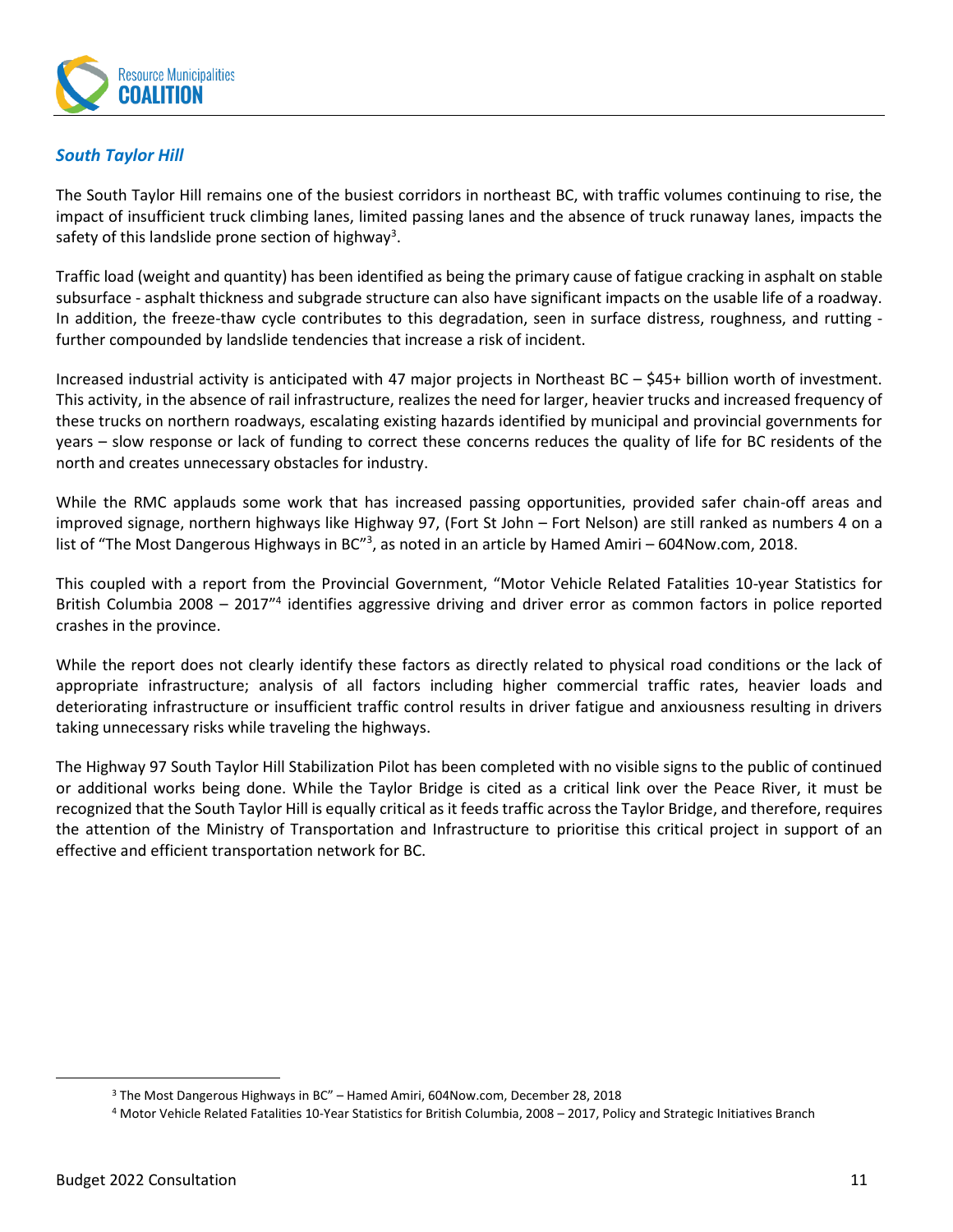

# *Improving Competitiveness for British Columbians Considerations*

The Resource Municipalities Coalition offers the following recommendations as consistent with the understanding of current issues related to the payment of the PST by non-resident companies and the principles that are relevant to the development of solutions.

- **Increase Level of Monitoring and Enforcement of BC Tax Laws -** Increase the level of monitoring and enforcement of BC tax laws as they relate to the payment of the PST by non-resident companies working in BC Specifically:
	- o Increase Ministry of Finance staff resources, particularly field staff in Northeast BC, to increase the level of monitoring and auditing of non-resident companies.
	- $\circ$  Establish policies and procedures to coordinate enforcement of PST laws and regulations between the Ministry of Finance, the BC Oil and Gas Commission, the RCMP, WorkSafe BC and the Ministry of Transportation and Infrastructure.
	- o Establish a formal process to enable citizens and BC-based companies to report cases of noncompliance.
- **Implement Public Awareness Program -**Develop and implement a public tax awareness program for non-resident companies working in BC
- **Establish a Process to Enable the Public to Access Non-Confidential Information -** Implement a public reporting regarding payment of the PST by non-resident companies including identification of non-resident companies that have been fined for non-payment of the PST.
- **Review and Amend Existing Legislation and Regulations to Enhance the Ability of the Ministry of Finance to Monitor and Enforce the Payment of the PST by Non-Resident Companies -** Amend the BC PST Act, regulations, and policy to enhance the ability of the BC Ministry of Finance to monitor and enforce the Provincial Sales Tax Act. Specifically, implement similar measures to those enacted by the Province of Saskatchewan:
	- o Require non-resident companies to register with the Ministry of Finance to file returns and report the PST.
	- $\circ$  Require non-resident companies to make a guaranteed bond of 7% of the total contract amount to secure payment of the PST with the Ministry of Finance.
	- $\circ$  Require non-resident companies to obtain a clearance letter from the Ministry of Finance upon completion of the contracts in BC
	- $\circ$  Require contracting parties to assume liability for payment of the PST where the nonresident company fails to comply with the PST Act.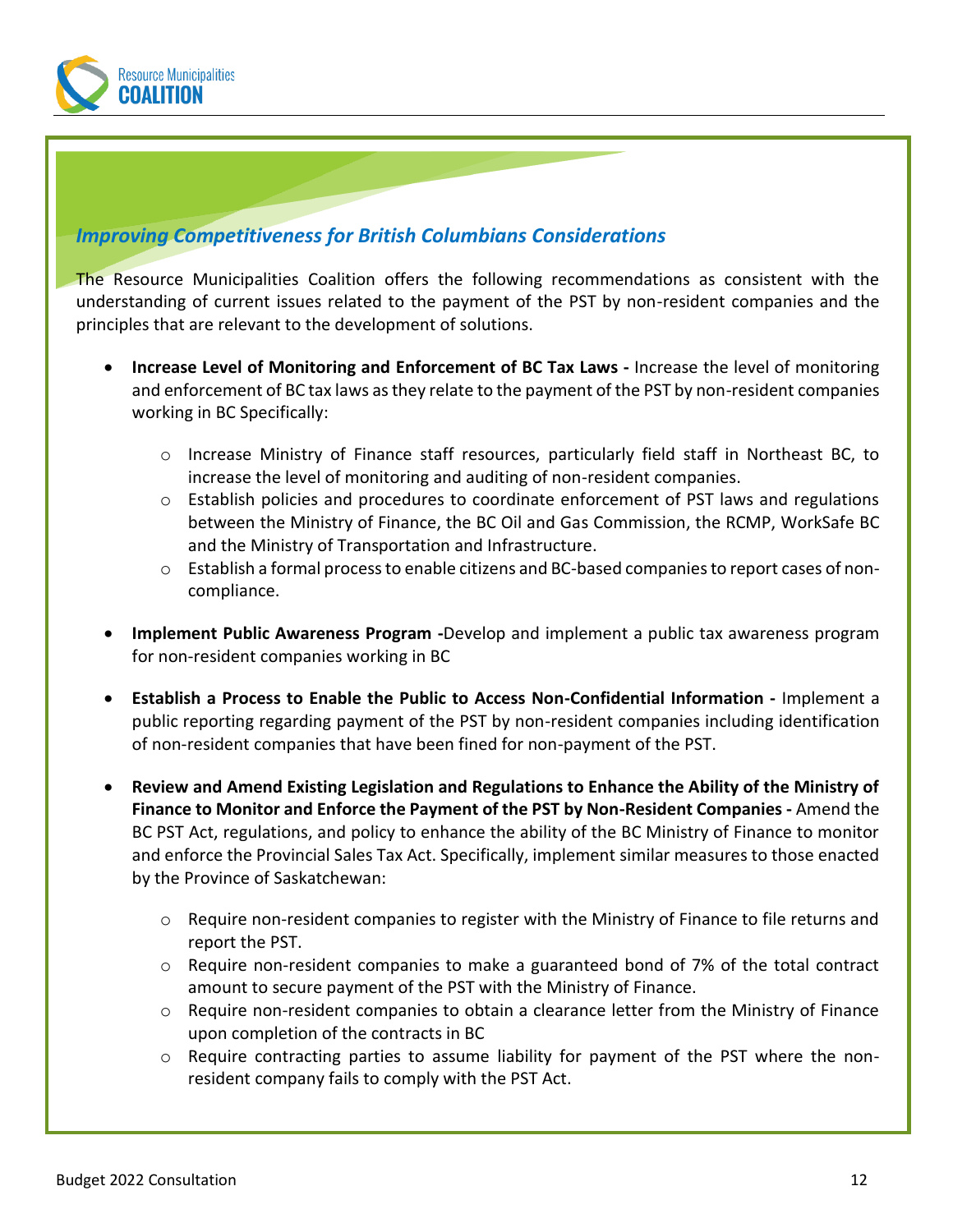

# *Improving Competitiveness for British Columbians Background*

British Columbia-based oil and gas service companies, contractors and suppliers are experiencing difficulty competing with companies based in Alberta and other provinces. This is due, in large part, to non-resident companies failing to comply with BC tax laws for the payment of the BC Provincial Sales Tax (PST). The major concern relates to Alberta based companies because of their proximity to British Columbia and the close business relationship between Alberta.

The inability of BC businesses to compete fairly is having negative consequences. Reduced business activity and revenue have led to reduced investment, declining employment, and an unstable business climate. The provincial government is also forgoing economic and financial benefits due to reduced employment and tax revenue.

The RMC believes amendments to the BC PST Act, increased efforts to raise awareness of BC's tax requirements and increased monitoring and enforcement would reduce the incidence of non-compliance. The Saskatchewan model provides an excellent example of how the BC system can be improved.

The RMC recognizes that the tax regimes of the two provinces are different and that in Alberta companies may enjoy an overall tax advantage. The RMC also supports the removal of barriers to inter-provincial trade, investment and labour mobility and does not oppose competition from non-resident companies. It is the contention of the RMC that nonresident companies' failure to comply with BC tax law is a major issue in the ability of BC companies to compete fairly.

## *The Importance of Requiring Non-Residents Companies to Pay the Provincial Sales Tax*

Under the provisions of the BC Provincial Sales Tax Act, S.BC 2012, c. 35 ("PST Act"), all persons are required to pay PST<sup>5</sup> in respect of non-exempt tangible personal property (TPP) that is sold or leased in BC (PST Act ss. 37, 39) or brought into BC and used or consumed whether under lease (PST Act s. 41) or otherwise (PST Act s. 49).<sup>6</sup>

The obligation to pay PST applies to persons in BC whether they are a BC resident or a person or entity resident outside BC who is using or consuming the TPP in BC during the person's business, whether or not the business is carried on in  $BC^7$ .

Reporting of PST payable by persons other than collectors<sup>8</sup> is on a self-reporting basis. Non-resident businesses may be unaware on the PST obligations associated with conducting business activities in BC, or simply choose not to comply with reporting and payment obligations. This creates a less than level "playing field" because non-resident companies:

- Do not bear administrative costs of reporting and paying tax in BC.
- Do pay taxes to which BC residents are equally subject.
- Would only be subject to prevailing taxes in their home jurisdiction, which in the case of Alberta would include no provincial sales tax rather than 7% PST in BC, in addition to the 5% GST payable in both provinces; and

<sup>&</sup>lt;sup>5</sup> The acronym PST for both BC and Saskatchewan provincial sales tax.

TPP that is in BC fewer than 6 days is not subject to taxation under s. 49 of the PST Act (s. 53 and PST Regulation s.17).

 $7$  Section 5 of the PST Act defines "carrying on business" in the province based on factors including whether a person's name is advertised or in a telephone directory with a BC telephone number or address or has employees, representatives, warehouse, office or place of business in BC Specific provisions apply to non-residents carrying on business in BC The obligation to pay PST exists if TPP is used or consumed in BC in the course of the person's business regardless of whether the person is technically "carrying on business" in BC

<sup>8</sup> Collectors are entities registered under the PST Act or otherwise obligated to collect PST in connection with commercial transactions as an agent of the Crown (PST Act s. 178).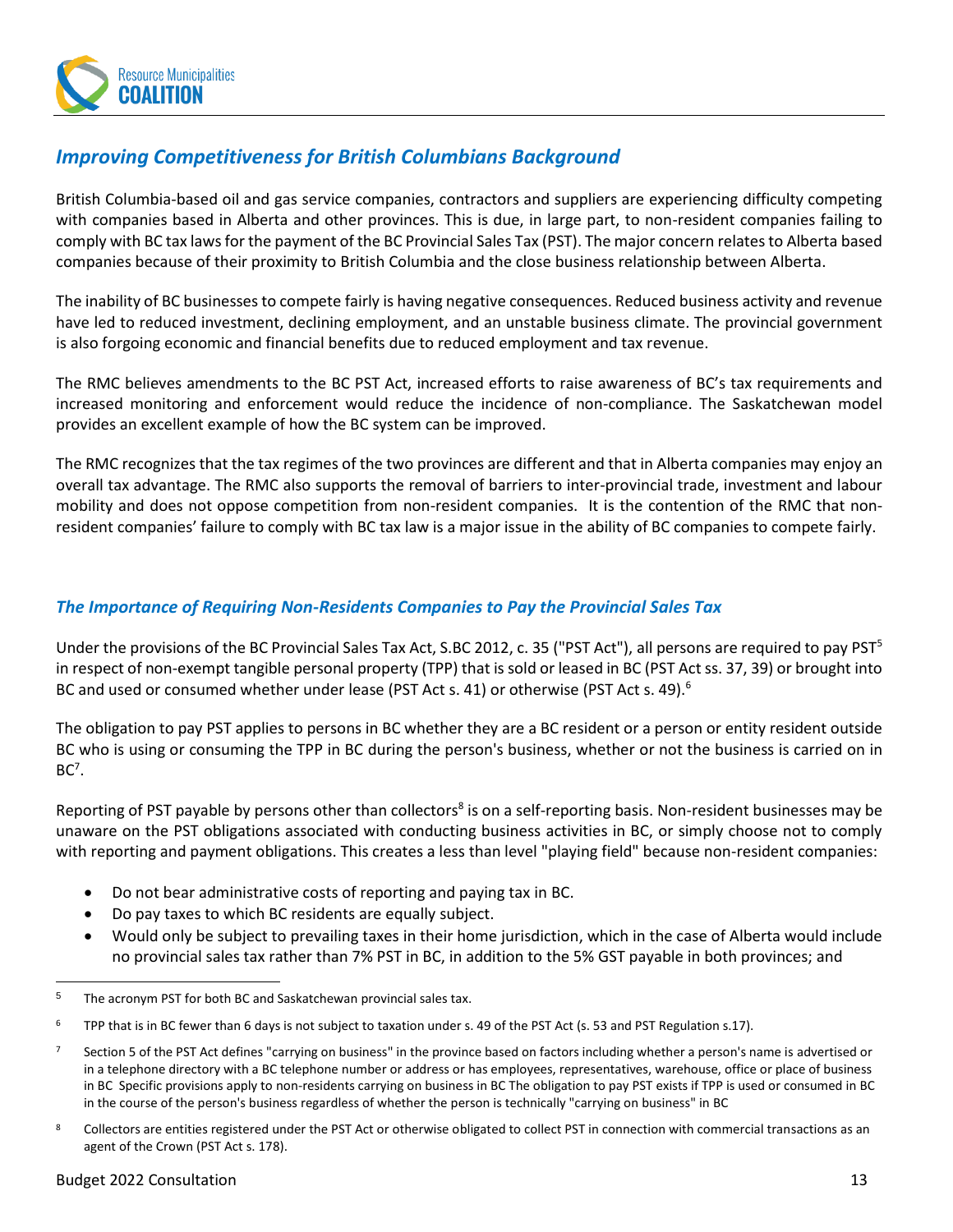

• Have the benefit of doing business in a BC economy supported and regulated at the cost of the BC taxpayer, without contributing to the payment of those costs (such as road and other infrastructure)

In addition to the apparent unfairness of an unequal tax treatment, the non-payment of PST by many non-residents creates an incentive for BC residents to avoid BC taxes or consider relocating to Alberta so that they can also enjoy the advantage of non-residents.

The implications of PST non-payment adversely impact the BC economies in several ways:

- Employment of BC workers is lower,
- Local, regional, and provincial economic benefits are reduced,
- Local and provincial government revenues are reduced,
- Non-resident businesses impose a cost on BC, through the use of BC provided infrastructure, while making a much lower (if not zero) financial contribution compared to BC businesses,
- The non-payment of PST by non-resident business results in a direct revenue loss to the provincial government.

The focus of the Resource Municipalities Coalition is to promote a "level playing field" where BC businesses are not at a competitive disadvantage in their own province.

#### *The PST Problem in More Detail*

Data for determining the extent to which non-resident companies are non-compliant with BC's PST requirements is not available due to:

- Reliance on self-assessment and reporting for the payment of BC's PST; and
- Tax information provided to the Ministry of Finance is confidential.

The information provided by BC companies competing for contracts with Alberta companies cannot be dismissed. The reports confirm that non-compliant Alberta companies is a result of two causes:

- Willful avoidance in paying the BC PST by Alberta-based companies to gain an advantage in a highly competitive market.
- Failure to understand and comply with the complex requirements and procedures for payment of the BC PST.

BC PST legislation does not require the payment of the PST on some services that may be provided in Alberta, but which have an impact on the ability of BC companies to compete fairly with Alberta companies. Examples include:

- PST is not payable on certain types of equipment (e.g. safety equipment, radios) that is installed in vehicles in Alberta. While the vehicle is subject to the PST, the equipment itself is not, when registered within BC.
- PST is not payable on major repairs undertaken in Alberta to equipment that operate in BC

There is also evidence that companies with offices in both provinces take advantage of their Alberta-based operations to avoid payment of the PST on major repairs, refitting and other maintenance carried out on equipment working in BC

There is a need to provide the legislative, regulatory and policy basis to strengthen the ability of the Ministry of Finance to monitor and enforce compliance.

A comparison of the PST legislation in BC and Saskatchewan provides an indication of how BC PST legislation could be strengthened.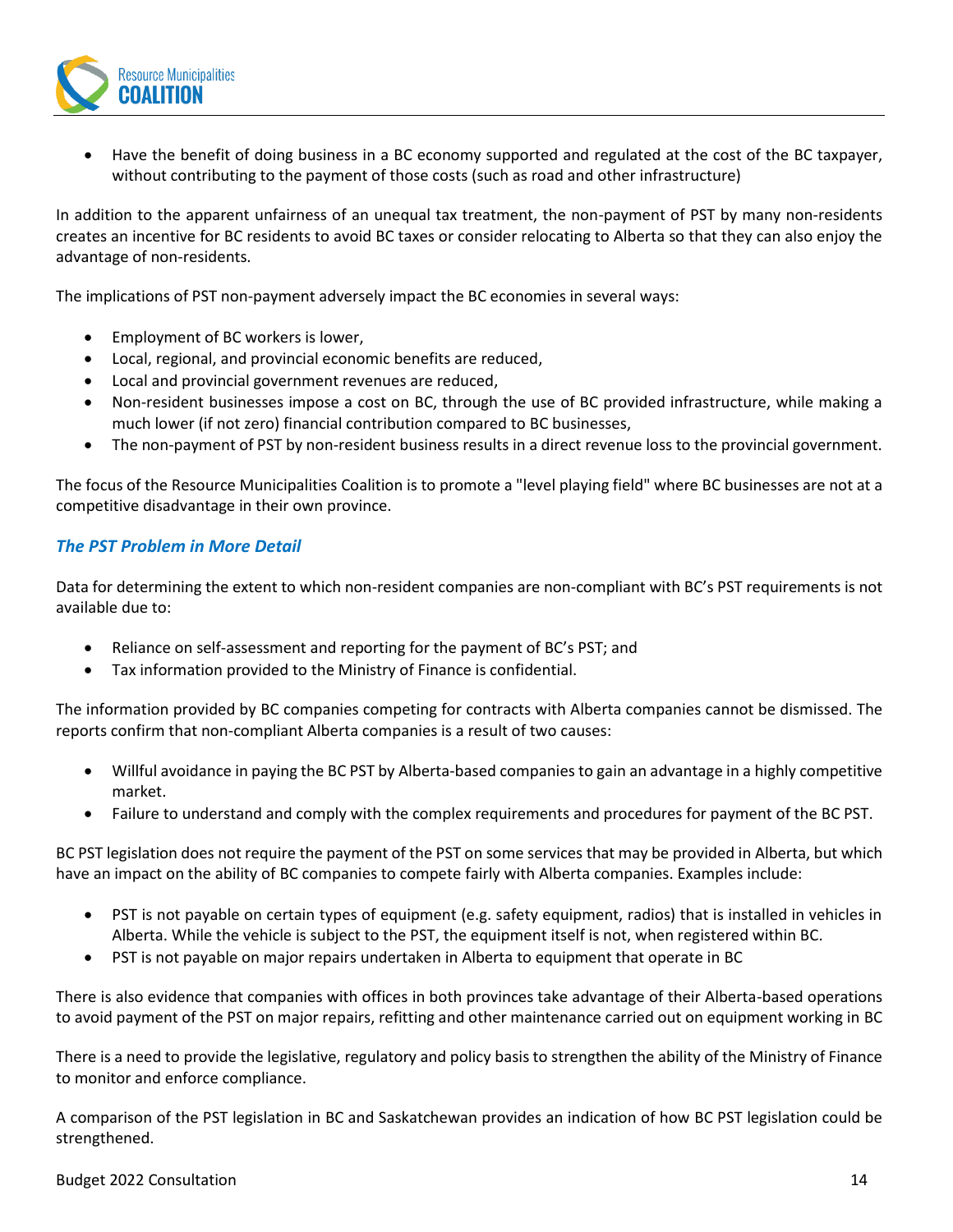

## *Differences between the Approaches of BC & Saskatchewan in Dealing with Companies based in other Provinces*

BC and Saskatchewan are similarly positioned to the large oil and gas industry in Alberta and both provinces have similar challenges in the application of their provincial sales tax regimes.

Under both the BC PST Act and the Saskatchewan Provincial Sales Tax Act, R.R.S. 1978, c. P-34.1 (SK. PST Act) there is an obligation on non-resident businesses to report and pay PST. Saskatchewan has responded to challenges by implementing administrative provisions related to reporting and security for payment of PST.

Sections 9 (general) and 9.1 (temporary) set out the provisions related to the reporting of TPP brought into Saskatchewan. Section 9.1 provides as follows for TPP brought into Saskatchewan temporarily for the purposes set out in s. 9  $9$ :

- " (9.1) Every person residing or ordinarily resident or carrying on business in Saskatchewan who, on a temporary basis, brings into Saskatchewan or receives delivery in Saskatchewan of tangible personal property for a purpose or in a capacity described in subsection (9) shall:
	- (a) immediately report the matter to the minister or the minister's appointee.
	- (b) forward or produce to the minister the invoice, if any, with respect to the property and any other information required by the minister with respect to the property; and
	- (c) pay tax with respect to the consumption or use of the proportionate part of that property, determined in the manner prescribed in the regulations, that is attributable to its consumption
	- or use within Saskatchewan, at the rate that would be applicable if the property had been purchased at retail in Saskatchewan. "

In addition, the Saskatchewan PST regime requires non-resident contractors who operate in the petroleum industry to:

- register with the Revenue Division to file returns and to report PST (Saskatchewan Tax Bulletin PST-13 (SK TB PST-13) section A).
- deposit with the minister or post a Guarantee Bond of 5% of the total contract amount to secure payment of the tax imposed by the SK PST Act in respect of TPP consumed or used pursuant to or in carrying out the contract (SK PST Act, s. 29(1)); and
- obtain a clearance letter from Revenue Division upon completion of their contracts in the province (SK TB PST-13, PST-38 section G(c))

The company is responsible for the payment of PST owing if the contractor fails to do so (SK PST Act, s. 29(2)). It is standard practice for contracts to have a holdback of 5% which the contracting party will then release to the contractor once the clearance letter issued by Revenue Division is received.

A comparison of the key provisions relating to non-resident (Alberta) companies' obligations under BC and Saskatchewan PST regimes is set out in Table 1.

<sup>9</sup> " for his own consumption or use, or for the consumption or use of other persons at his expense, or on behalf of or as agent for a principal who desires to acquire the property for consumption or use by the principal or other persons at his expense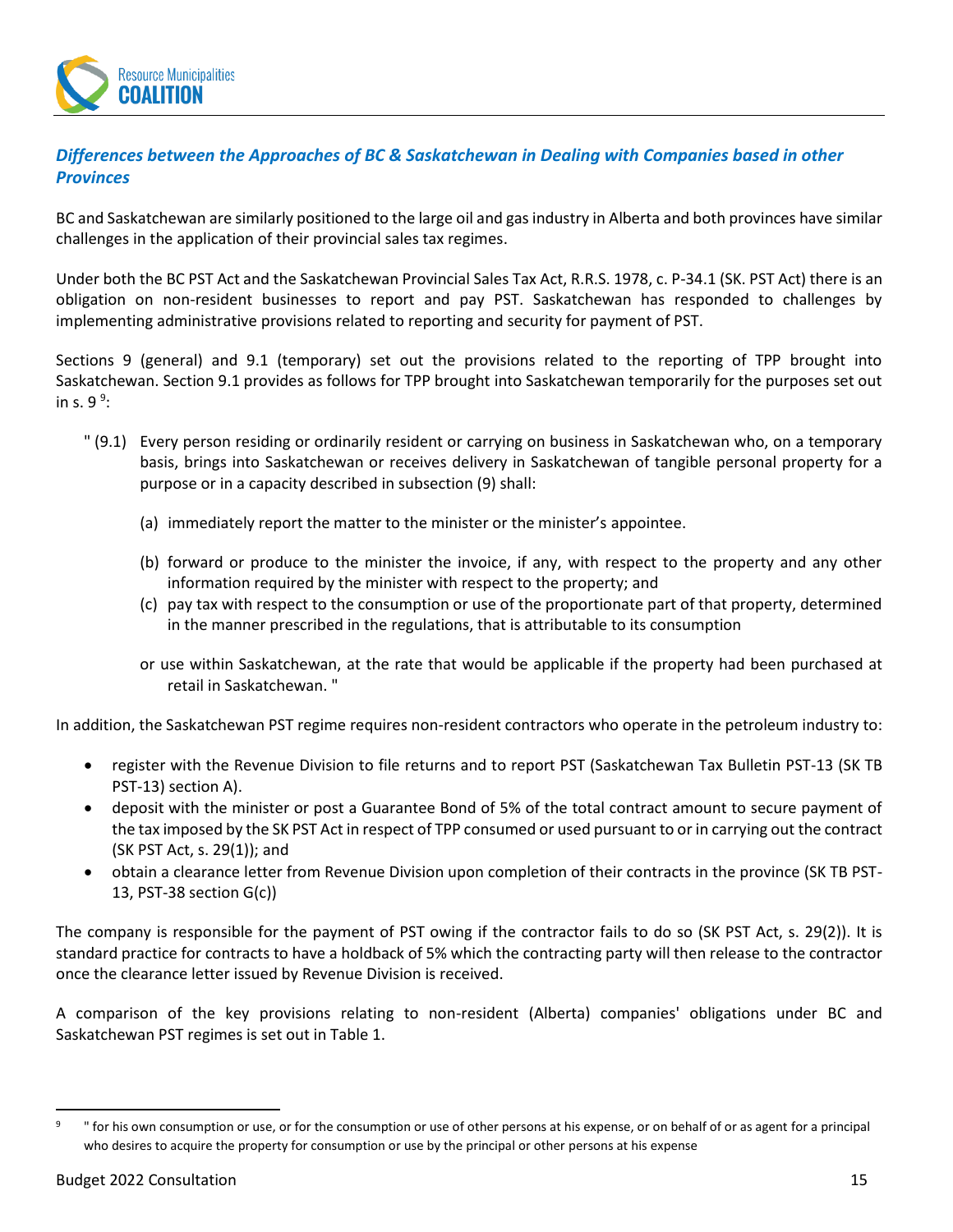

Adoption of provisions B, C, D, and E in Table 1 from the Saskatchewan PST regime would provide much enhanced rigour that should cause non-resident businesses to comply more fully with the intent of ss. 41 and 49 of the PST Act and restore some levelling in the playing field between BC and Alberta companies operating in BC <sup>10</sup>

| Table 1 - Comparison of Provisions of British Columbia and Saskatchewan Related to Taxation of Taxable Tangible Personal<br>Property brought into the province by Alberta Companies |                                                                                                             |                                                   |                               |
|-------------------------------------------------------------------------------------------------------------------------------------------------------------------------------------|-------------------------------------------------------------------------------------------------------------|---------------------------------------------------|-------------------------------|
|                                                                                                                                                                                     |                                                                                                             | <b>British Columbia</b>                           | Saskatchewan                  |
|                                                                                                                                                                                     |                                                                                                             |                                                   |                               |
|                                                                                                                                                                                     |                                                                                                             | Yes                                               | Yes                           |
|                                                                                                                                                                                     | A. Obligation of AB companies to pay PST on TPP<br>brought into the province                                | PST Act ss. 39, 41 for leased<br><b>TPP</b>       | SK PST Act s. 5 (9) and (9.1) |
|                                                                                                                                                                                     |                                                                                                             | PST Act s. 49 for unleased<br><b>TPP</b>          |                               |
|                                                                                                                                                                                     | B. Required to register with Revenue Division to<br>file returns and to report PST                          | <b>No</b>                                         | <b>Yes</b>                    |
|                                                                                                                                                                                     |                                                                                                             | May register, but focused<br>on collectors of PST | SK TB PST-13                  |
|                                                                                                                                                                                     | C. Required to deposit with the minister or post a<br>guaranteed bond of 5% of the total contract<br>amount | <b>No</b>                                         | Yes                           |
|                                                                                                                                                                                     |                                                                                                             | Would be 7% in BC                                 | SK PST Act s. 29(1)           |
|                                                                                                                                                                                     |                                                                                                             |                                                   | SK TB PST-13                  |
|                                                                                                                                                                                     | D. Required to obtain a clearance letter upon<br>completion of contracts in the province                    | <b>No</b>                                         | <b>Yes</b>                    |
|                                                                                                                                                                                     |                                                                                                             |                                                   | SK TB PST-13, PST-38          |
|                                                                                                                                                                                     | E. Contracting party to assume responsibility for<br>payment of PST if non-resident company fails           | <b>No</b>                                         | <b>Yes</b>                    |
|                                                                                                                                                                                     | to pay                                                                                                      |                                                   | SK PST Act s. 29(2)           |
| <b>Notes</b>                                                                                                                                                                        |                                                                                                             |                                                   |                               |
| (1) PST Act = Provincial Sales Tax Act, S.BC 2012, c. 35.                                                                                                                           |                                                                                                             |                                                   |                               |
| (2) SK PST Act = The Provincial Sales Tax Act, R.R.S. 1978, c. P-34.1.                                                                                                              |                                                                                                             |                                                   |                               |
| (3) SK TB denotes a specific Saskatchewan tax bulletin.                                                                                                                             |                                                                                                             |                                                   |                               |

<sup>&</sup>lt;sup>10</sup> Ministry of Finance legal counsel can be counted on to ensure that no issues arise in drafting legislation, regulation or policy in regard to trade agreements and treatment of trading partner entities.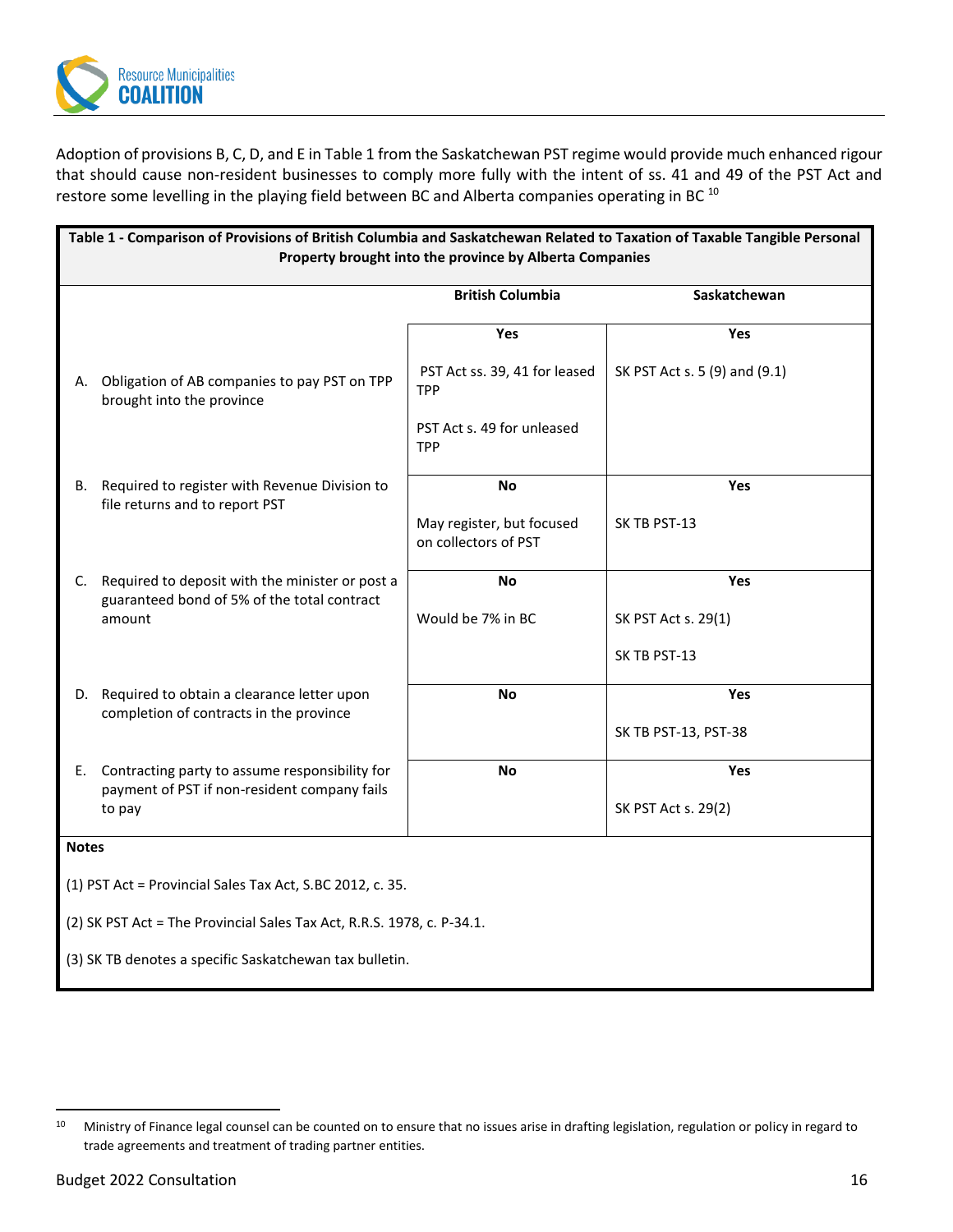

## *General Principles and Criteria Used in Identifying Solutions*

The solution to the problem must consider the principles and criteria which have been established not only by the Government of British Columbia but also in various agreements that have been negotiated between the government of BC and other provincial governments. While the inter-provincial agreements address only the procurement of goods and services by governments and government agencies, they also provide some guidance to the objectives of the provincial governments on inter-provincial trade, investment, and labour mobility in general. The principles established in the following agreements and documents might be appropriate in the evaluation of solutions to address the noncompliance of non-resident firms to BC's PST requirements.

- Various inter-provincial agreements including the New West Partnership Trade Agreement, between the Provinces of BC, Alberta and Saskatchewan which came in effect in 2010; and the Trade, Investment and Labour Mobility Agreement between the BC and Alberta that came into effect in 1995.
- The B.C Government's Terms of Reference for the Commission on Tax Competitiveness established in 2016.

The trade agreements embody key principles such as enhancing competitiveness, economic growth, and stability; eliminating barriers that restrict or impair trade, investment, or labour mobility; and increasing opportunities and choice for workers, investors, consumers, and businesses. While the agreements deal with procurement by governments and government agencies, they are also relevant as broad principles for procurement by private companies. The RMC fully supports the objectives established in the trade agreements as well as the principles embodied in them not only as they relate to public sector procurement but also procurement by private companies. The Resource Municipalities Coalition fully supports increasing competitiveness, reduction in trade barriers, and increasing opportunities and choice for individuals and businesses.

While the trade agreements promote inter-provincial trade, investment, and procurement, they also point to the need for provincial governments to recognize the need and reconcile differences in their standards and regulations which impact fair competition.

The Commission on Tax Competitiveness is addressing the reform of the PST in detail and is evaluating options for reform based on several criteria including:

- competitiveness of BC businesses.
- business investment.
- economic growth.
- tax policy principles.
- impact on provincial government revenues; and
- impact on British Columbians in general.

The RMC interprets the principles set out in inter-provincial trade agreements and in the terms of reference for the reform of the PST as follows:

- While the provincial government aims to reduce barriers to inter-provincial trade, investment, and labour mobility to increase competitiveness and economic growth; it also intends to ensure BC based businesses remain competitive and increase overall economic growth and employment opportunities in the province.
- The provincial government objective is to ensure options for the reform of the PST reflect important tax policy principles. Commonly held principles include equity and fairness, simplicity, certainty, transparency, neutrality, stability, and the ability to produce required government revenues.